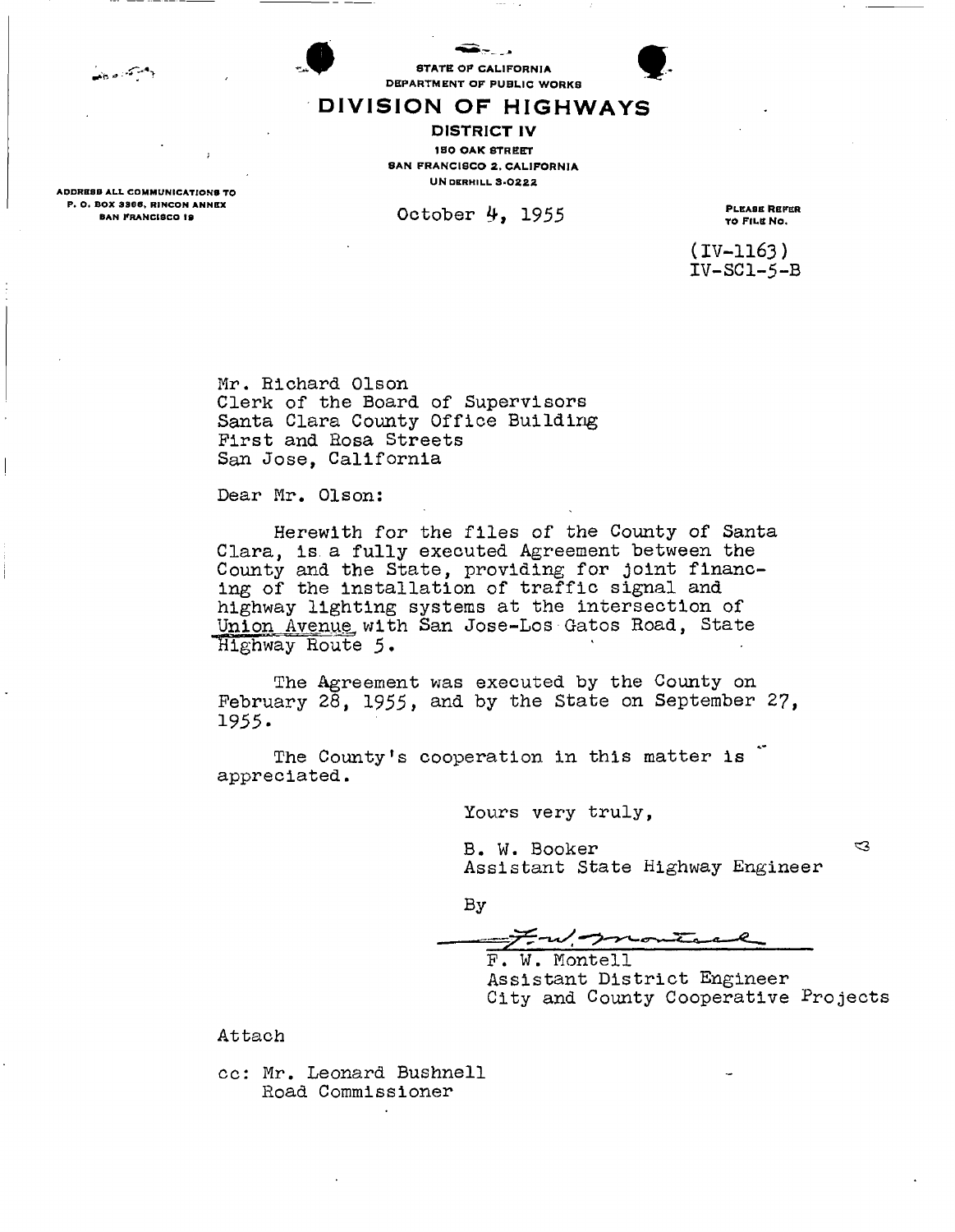. County

 $\mathbf{I}$ 

 $\overline{z}$ 

3

4

6

6

7

8

 $\theta$ 

10

 $11$ 

 $12$ 

13

14

16

16

17

18

19

20

21

22

23

24

25

26

27

28

29

30

31

The County of Santa Clara, a political subdivision of the State of California, hereinafter referred to as "COUNTY", and the State of California, Department of Public Works, Division of Highways, hereinafter referred to as "STATE", do enter into the following Agreement:

WHEREAS, the state and County contemplate installation of full traffic control signal system and highway lighting at the intersection of Union Avenue with State Highway Route 5 (San Jose-Los Gatos Road), all within the County of Santa Clara, and desire to arrange herein for the maintenance functions that are to be performed by the State and to specify the proportionate share of the costs that are to be borne by County and State:

> NOW, THEREFORE, IT IS AGREED AS FOLLOWS: SECTION I

For and in consideration of the covenants and conditions to be kept and performed by the County, as set forth herein, State agrees:

ı. To furnish traffic control signal system and highway lighting hereinbefore mentioned, through construction by contracts with construction contractors licensed by the State of California, said contract to be carried out in accordance with provisions of the State Contract Act, Chapter 3, Part 5, Division 3, Title 2 of the Government Code. and to be completed in conformity with plans and specifications of the State of California, Department of Public Works, Division of Highways.

 $2.1$ To bear entire expense of preparation of plans and specifications, and the State's share of expense of the engineering, inspection and construction costs to complete the traffic control signal system and highway lighting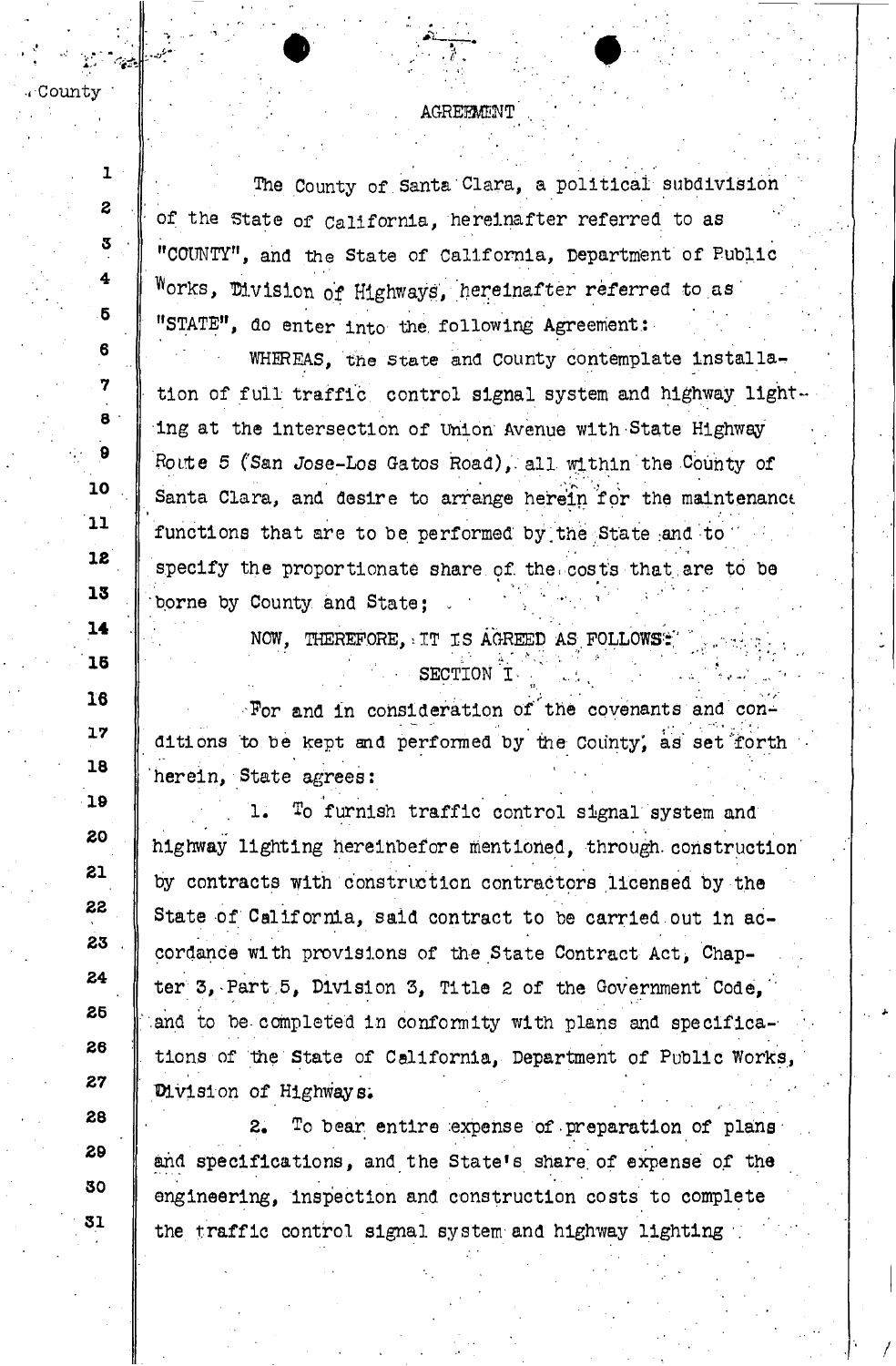referred to herein, such share to be a sum bearing the same proportion to the total cost of installation of signals as the' number of.highways under jurisdiction of State which may enter the intersection involved bears to the total number of highways entering such intersection.

 $\mathcal{B}_{\bullet}$  The State will maintain and operate the entire. traffic control signal system and highway lighting as constructed.

SECTION II

For and in consideration of the covenants and conditions to be kept and performed by State, as set forth in this Agreement, County agrees:

1. To reimburse State promptly upon rendition of a statement therefor, County's share of expense of the engineeying, inspection, and construction costs to complete the traffic control' s ignal *system* and highway lighting referred to herein, such share to be a sum bearing the same propor- ,  $\alpha$  ,  $\beta$  ,  $\beta$  ,  $\beta$  ,  $\beta$  ,  $\beta$  ,  $\beta$  ,  $\beta$  ,  $\beta$  ,  $\beta$  ,  $\beta$  ,  $\beta$  ,  $\beta$  ,  $\beta$  ,  $\beta$  ,  $\beta$  ,  $\beta$  ,  $\beta$  ,  $\beta$  ,  $\beta$  ,  $\beta$  ,  $\beta$  ,  $\beta$  ,  $\beta$  ,  $\beta$  ,  $\beta$  ,  $\beta$  ,  $\beta$  ,  $\beta$  ,  $\beta$  ,  $\beta$  ,  $\$ tion to the total cost of installation of signals as the number of highways under jurisdiction of C ounty which may enter the intersection involved bears to the total number *oi*  highways entering such intersection.

It is estimated that the cost of the County's share is approximately-NINE TI-IOUSAI*W* FIVE HUNDRED DOLLARS (\$9,500.00); however, the actual amount to be determined  $\ddot{\phantom{a}}$  $\bullet$  . In the set of the set of the set of the set of the set of the set of the set of the set of the set of the set of the set of the set of the set of the set of the set of the set of the set of the set of the set of th after award and completion of the construction contract.

2. To reimburse State for its proportionate share of the cost of general maintenance and operation of said traffic control signal system and highway lighting in accordance with that certain Maintenance Agreement-heretofore entered into between County and State, executed by County on October 23; 1950, and by State December 11, 1950.<br> $2.$ 

**16** 

**16** 

**17** 

18

19

17

**18** 

**19** 

20

21

20

 $222$ 

23

24

25

22

**23** 

26

26

**27** 

**28** 

29

30

31

**30** 

**31** 

**1** 

*z* 

**3** 

**4** 

**5** 

6

**7** 

 $\mathbf{\dot{a}}$ 

**9** 

 $\mathbf{9}$ 

**10** 

**11**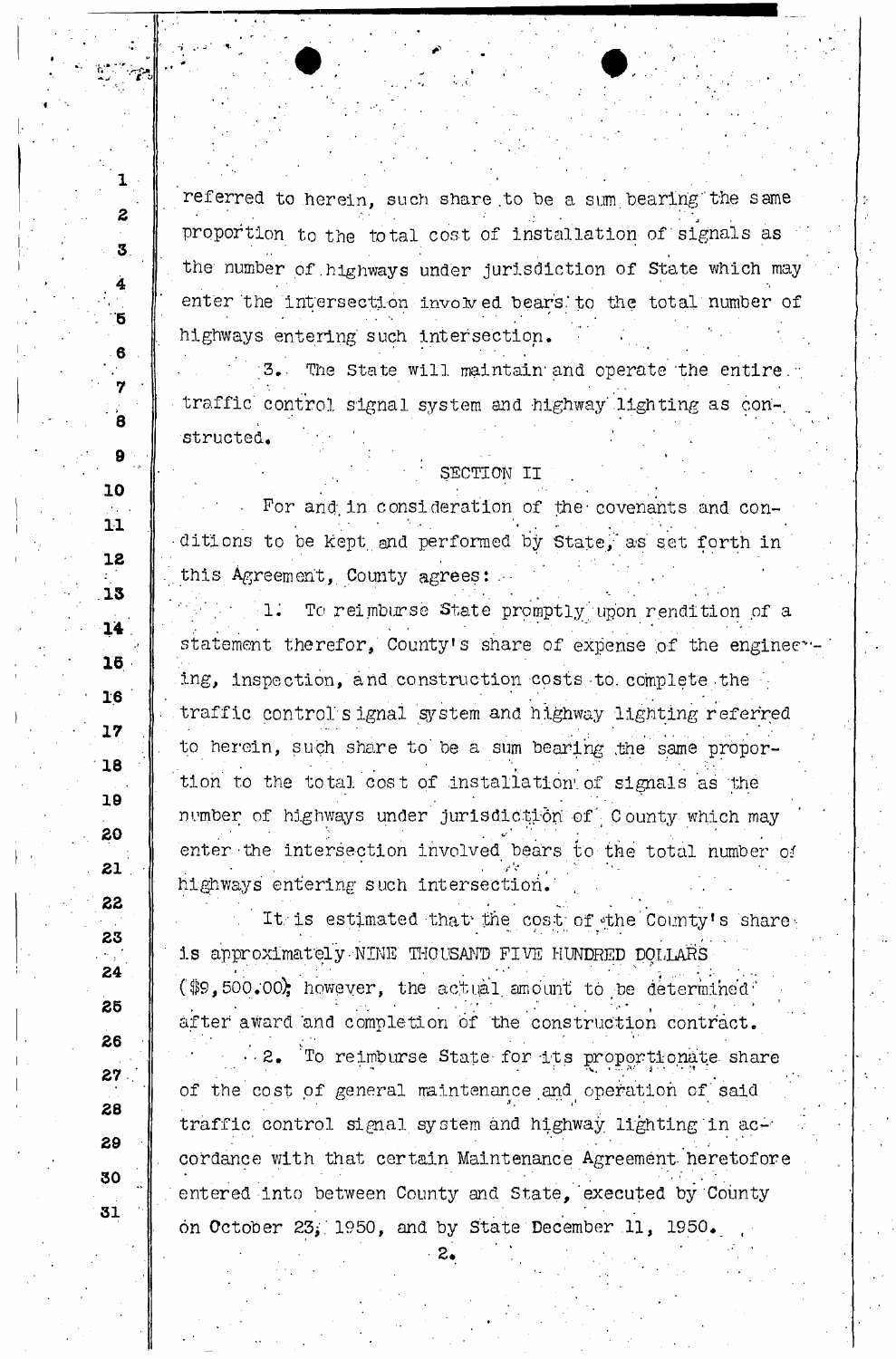*.1*  IN WITNESS WHEREOF, the parties hereto have caused **1**  this Agreement to be executed by their respective officers, **2**  duly authorized: By the County, this  $28th$  day of. **3**  February ,1955, and by the state, this  $22\sqrt{3}$  ay **4**  of  $\tau$   $\tau$   $\sim$  1955. **5 MARRINGVILD:** STATE OF CALIFORNIA Department of Public Works APPROVAL RECOMMENDED: **6 7**  XSHAKANIGHWAYXLINGINGEK<br>Assistant State Highwey<br>Engineer FRANK B. DURKEE **8**  Director of Public Works **9**  APPROVED AS TO FCFM AND **10**  moi PROCEDURE: **By.**  G. T. McCoy **11**  State Highway Engineer **12**  COUNTY OF SANTA CLARA County Attorne **13 14**   $\pi$   $\lambda$ Chairman, Board of **15**  Supervisors Attorney, Pepartment of Public Works **16 17**  C1 Ark Board of Supervisors **18 19 20 21**  22 **23 24**  26 **26 27 28 29 30 31** 

P.

يبيها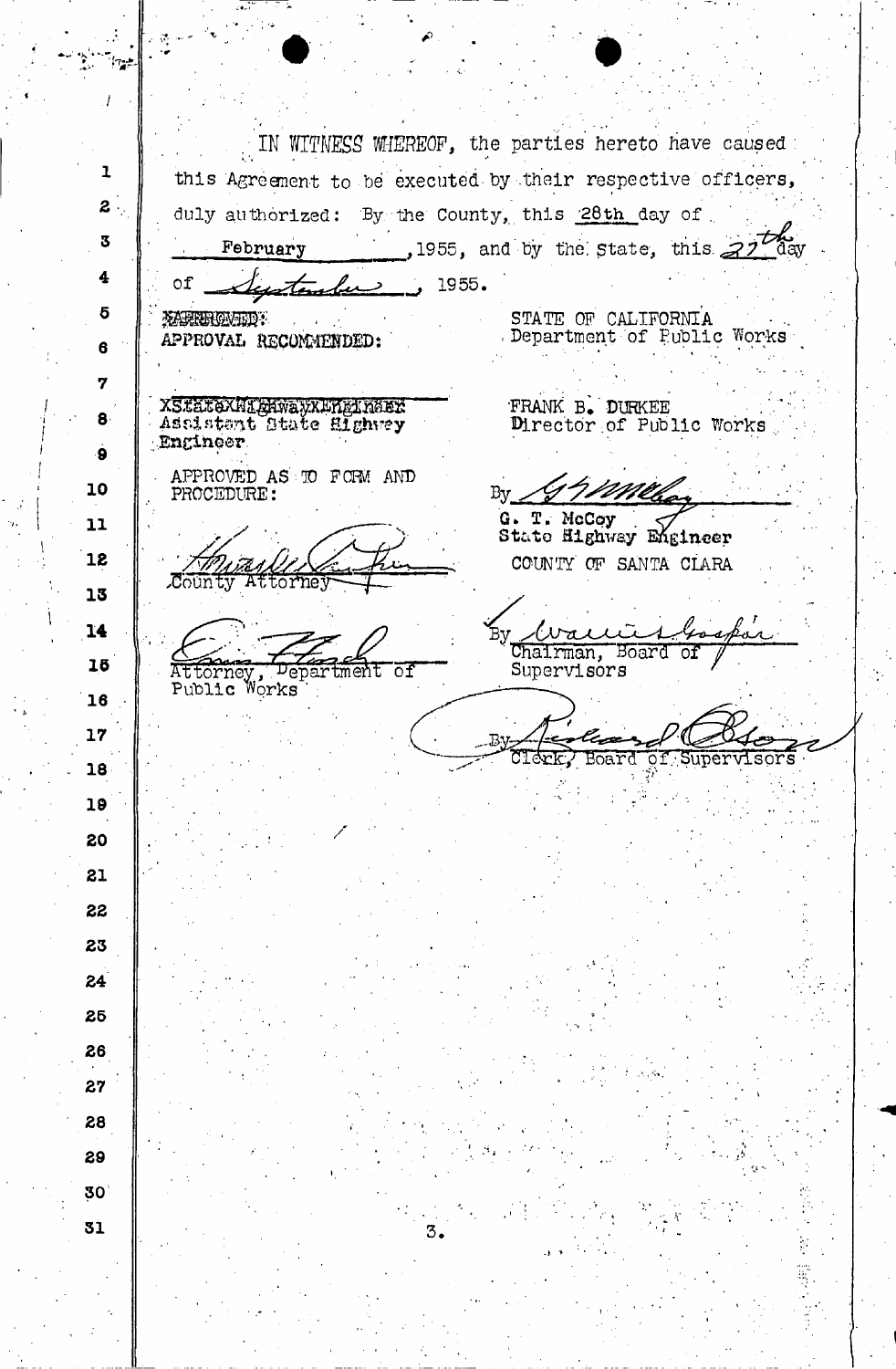$Rd$  2255-

# Petruary 28, 1955

#### The following is a correct excerpt from the minutes of the Board of Supervicors' meeting held on Honday, February 20, 1955

"On motion of Supervisor Levin, seconded by Supervisor Lrown, it is unanimously ordered that the Chairman be authorized to excente an agreement tetween the County of Santa-Clars and the State Dapartment of Fullio Werks. Division of Highways, whereby the County agrees to participate in the cost of installation of traffic signals and highway lighting at the intersection of Union Avenue with State "ighway Route No. 5 (San Jose-Los Gatos Road) at an extimated cost of 39,500.00 pursuent to the terms and conditions as etated in said aprecount."

> Atvist: Richard Olson, Clape of the Sourd of Supervisors

> > É V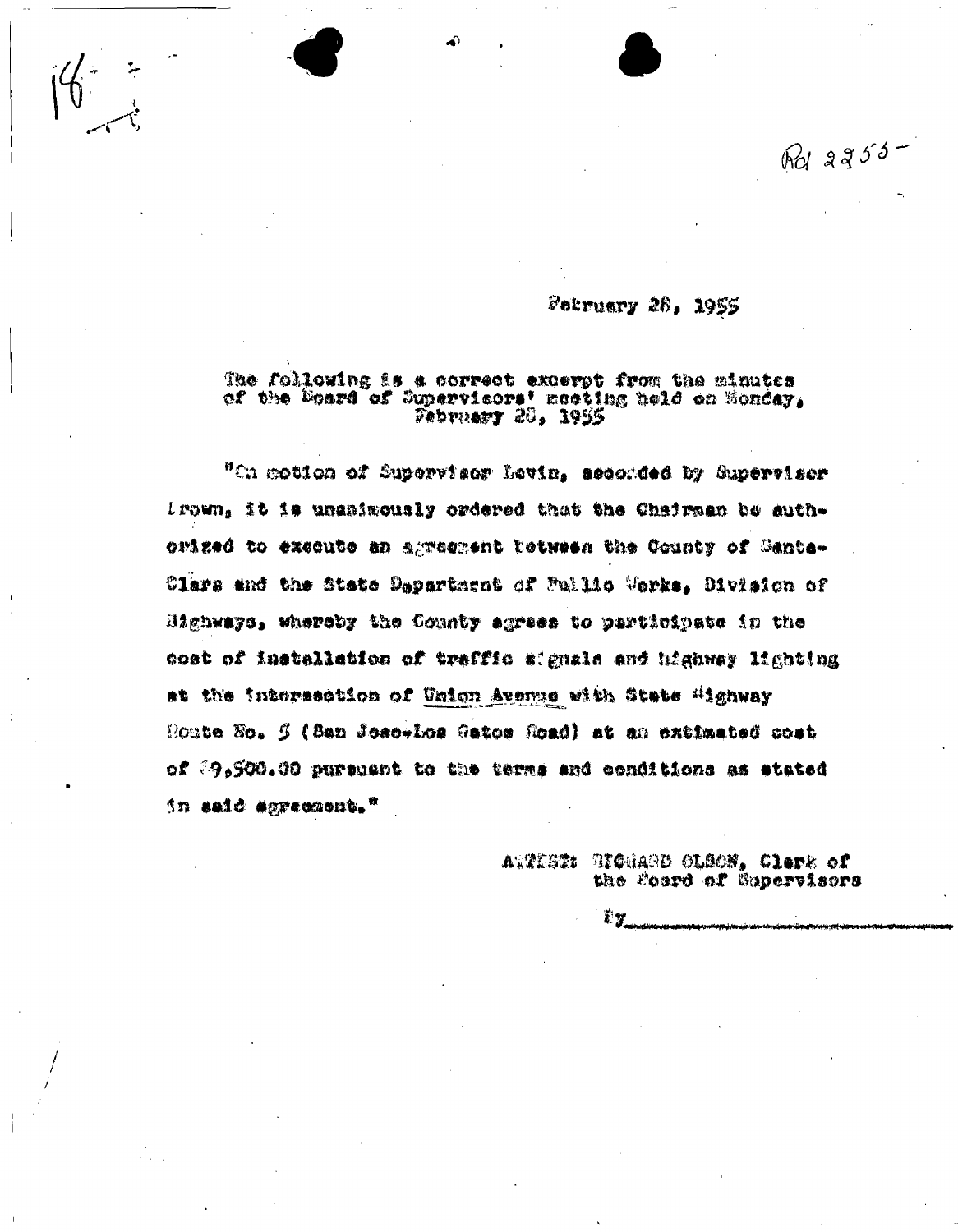## AGREEMENT

The County of Santa Clara, a political subdivision of the State of California, hereinafter referred to as "COUNTY", and the State of California, Department of'Public Works, Division of Highways, hereinafter referred to as "STATE", do enter into the following Agreement:

WHEREAS, the State and County contemplate installa-V » . tion of full traffic control signal system and highway light. ing at the intersection of Union Avenue with State Highway Route 5 (San Jose-Los Gatos Road), all within the County of Santa Clara, and desire to arrange herein for the maintenance functions that are to be performed by the State and to specify the proportionate share of the costs that are to be borne by County and State;

> *•* ^ • 1 • ' - NOW, .THEREFORE,\* XT IS AGREED AS FOLLOWS: -

/. : ' SECTION I \* • For and in consideration' of the covenants and .conditions to be kept and performed by the County, as set forth herein. State agrees: . here a state agrees:

1. To furnish traffic control signal system and<br>highway lighting hereinbefore mentioned, through construction  $\mathbf{1}$ . , highereinbefore mentioned, through construction  $\mathcal{L}_\text{in}$  , through constructioned, through construction by contracts in the construction contract of the contract of the contractors  $\theta$ ..State oT:.California, said.contract to be carried o.ut in accordance with provisions of the State Contract Act, Chap-, ter 3, Part 5, Division'3, Title's of the Government Code, and to be completed in conformity with plans and specifications of the State of California, Department of Public Works, .Division'of Highways.

 $2.1$ To bear entire expense of preparation of plans and specifications, and the State's share of expense of the engineering, inspection and construction costs to complete the traffic control signal system and highway lighting -

FEB 2 8 1955

 $\sim$   $\sim$ 

 $\mathbf{I}$ 

 $\mathbf{z}$ 

3

4

 $\overline{5}$ 

6

 $\mathbf 7$ .

8

 $\bullet$ 

10.

 $11$ 

12

13

 $14$ 

16

 $16$ 

 $17$ 

 $18$ 

19

20

21

22

23

 $24<sup>1</sup>$ 

25

26

27

 $28$ 

29

30

31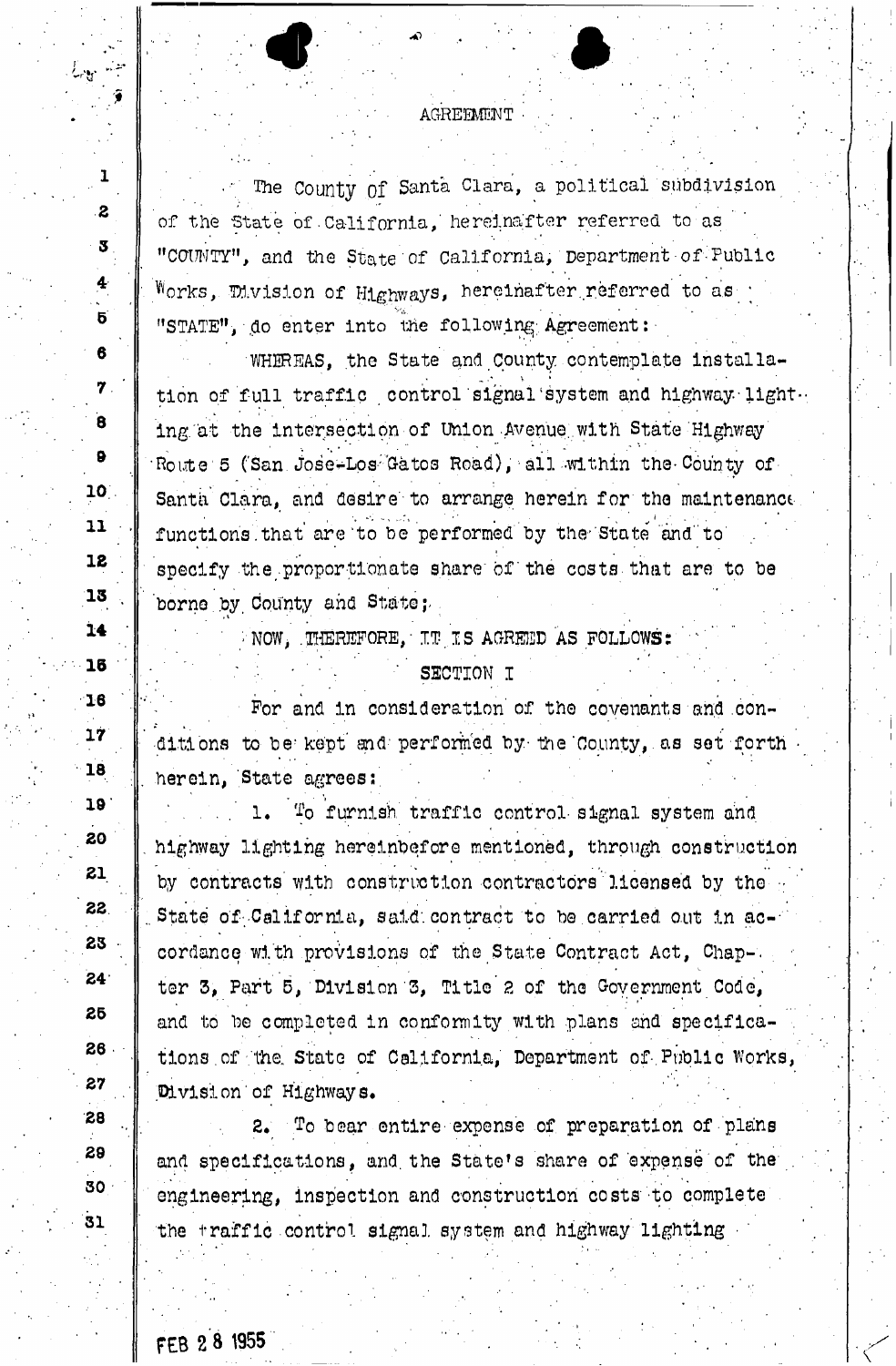referred to herein, such share to be a sum bearing the same proportion to the total cost of installation of signals as the number of highways under jurisdiction of State which may enter the intersection involved bears to the total number of highways entering such intersection.  $\cdots$  , we refer to

. The contract of the contract of the contract of the contract of the contract of the contract of the contract of the contract of the contract of the contract of the contract of the contract of the contract of the contrac

The State will maintain and operate the entire .traffic control signal system and highway lighting as con-'. structed.

# SECTION II

, « \* >

For and in consideration of the covenants and conditions to be kept and performed by State, as set forth in this Agreement, County agrees':

 $\mathbb{P}$  1. To reimburse State promptly upon rendition of a statement therefor, County's share of expense of the engineer-. ing, inspection, and construction costs to complete the traffic, control s ignal gystem and highway lighting referred to. herein, such share to be a sum bearing the same proportion to the total cost of installation of signals as the . number of,highways under jurisdiction of County-which may enter the intersection involved bears to the total number of highways entering such intersection.

It is estimated that the cost of the County's share is approximately NINE THOUSAND FIVE. HUNDRED DOLLARS'. • C\$9, 500.00)j .however, the actual amount to be determined after award and completion of the construction contract.

2. To reimburse State for its proportionate share of the cost of general maintenance and operation of said traffic control signal system and highway lighting in accordance with that, certain Maintenance Agreement heretofore, entered into between County and State, executed by County on October 23, 1950, and by State December 11, 1950.

**31** 

" . •

1

**2** 

**3** 

**4**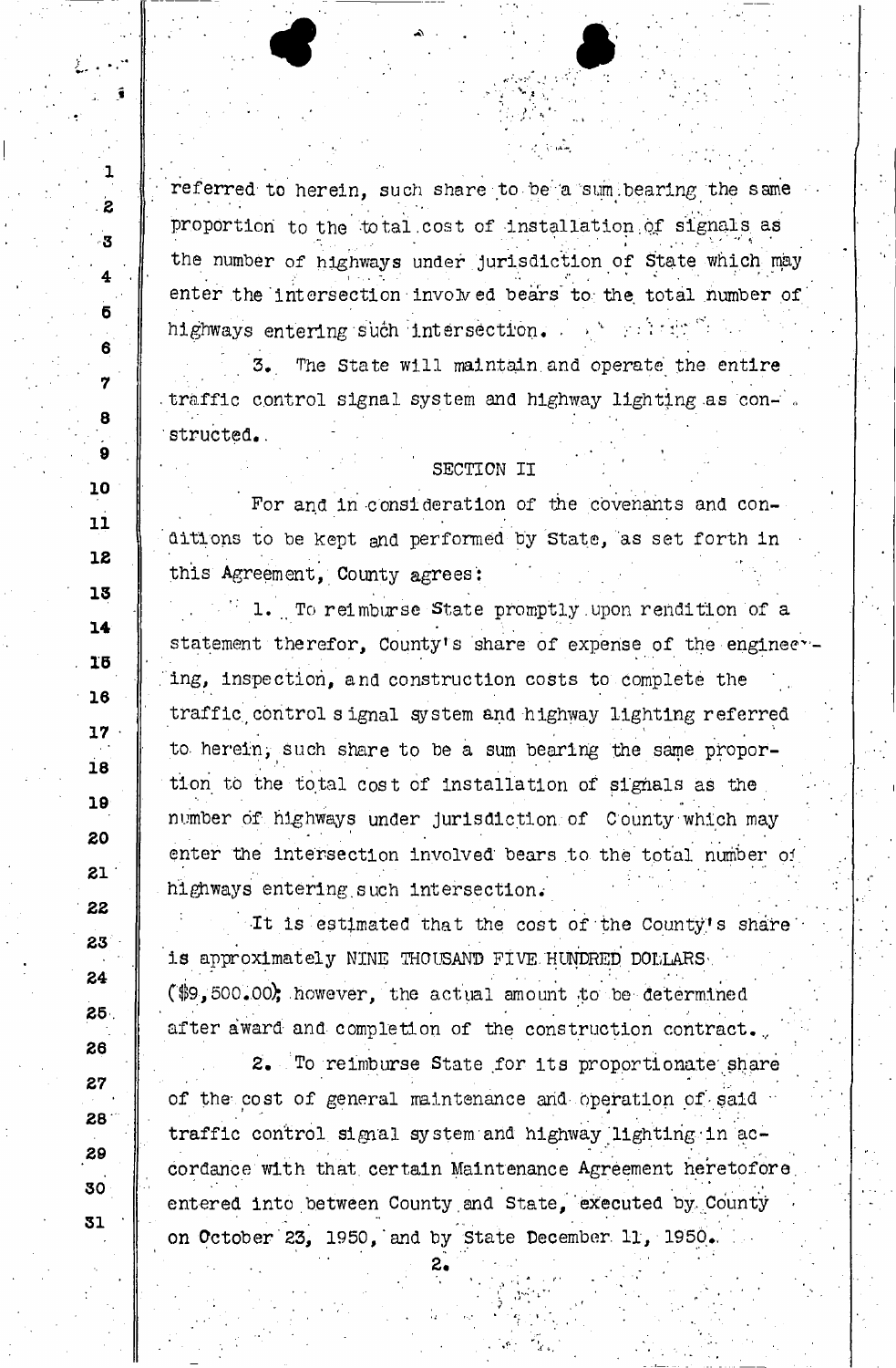$\blacklozenge$  $\hat{\mathbf{T}}$  . IN *-WITNESS WHEREOF', the parties hereto have caused '*  1 this Agreement to be executed by their respective officers,  $\sim$ **2**  duly authorized: By the County, this... 28th day of **February** 1955, and by the State, this day 3 **4**  of  $\blacksquare$  1955. .6 APPROVED: STATE OF CALIFORNIA Department of Public Works **6 7**  State Highway Engineer FRANK B. DURKEE 8 Director of Public Works **9**  APPROVED'AS TO FGFM AND' **10**  PROCEDURE: By 11 IS COUNTY OF SANTA CLARA نصم .<br>2Uh **C**ounty  $\overline{\mathbf{A}}$ torne: **13 14**  :lis By ⊿ 73 Chairman, Board of **15**  Supervisors Attorney, Department of Public Works - • • • • 16 **17**  Clerk, Board оf Super visors **18 19**  £0 21 22 **23 24 25 26 27 28 29' 30 31**  3. ÷,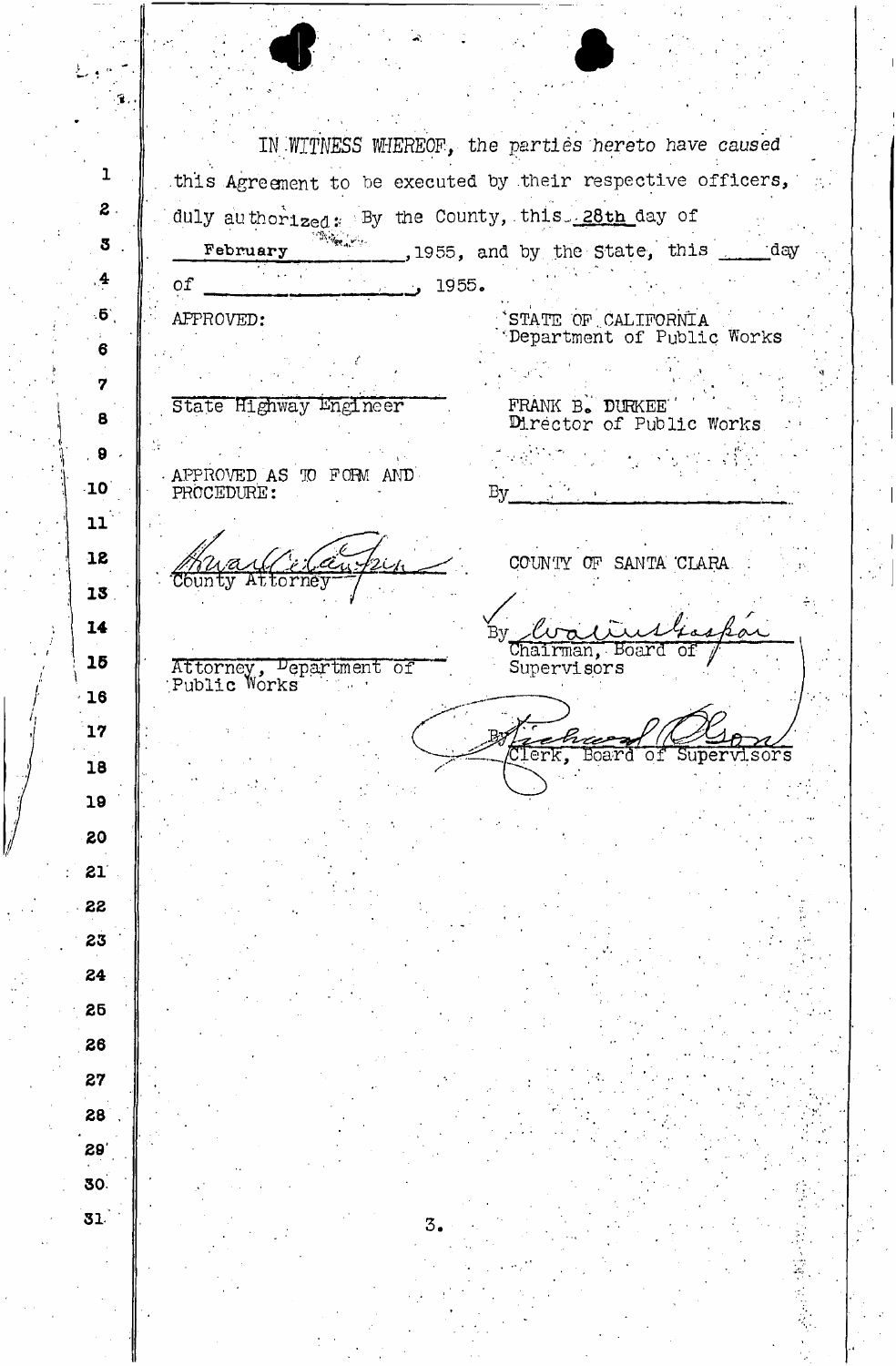February  $28, 1955$ 

**Hos IV«.SC1~5\*B Intersec\* Union Ave. with San?tJo<5e#Lo8 Gatos Hoad**  SC1. Co. Coop. Proj. #23

**Mr# B. Booker**  Asst. State Highway Engineer 150 Oak Street<br>San Francisco 2, California

Att: F. W. Montell

together with four certified copies of the order of the Board authorizing the chairman to execute same.

**San Francisco 2« California Attt F. W. Montell** 

**Board authorizing the chairman to execute same\*** 

 $\bullet$  and  $\bullet$ 

**Very truly yours, BOARD OP SUPERVISORS** 

 $By$ 

**Clerk of the Board** 

**cc\* County Engineer**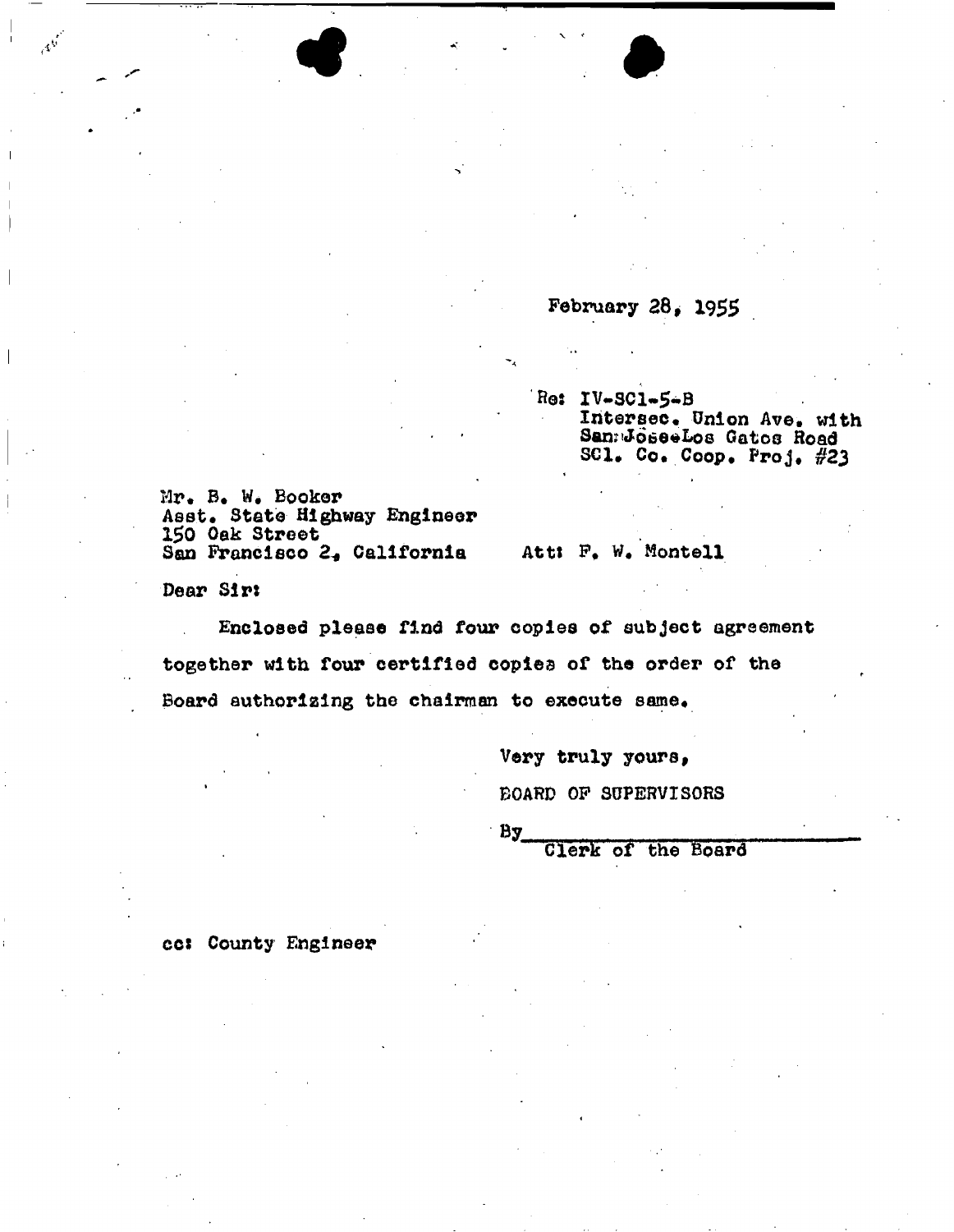**EXAMPLE OF CALIFORNIA**<br>**DEPARTMENT OF PUBLIC WORKS** 

### DIVISION OF HIGHWAYS

DISTRICT IV 150 OAK STREET SAN FRANCISCO 2. CALIFORNIA UN DERHILL 3-0222

**February 21, 1955** 

PLEASE REFER TO FILE NO.

Intersec. Union Ave.with **San Jose-Los Gatos Road SCI. Co. Coop.Proj. #23** 

IV-SC1-5-B

ADDRESS AL L *COMMUNICATIONS* TO P. O. BOX 3366, RINCON ANNEX SAN FRANCISCO IB

., . .

والمستفاد والمتاه

Mr. Leonard Bushnell Road=Commissioner=of<sup>2</sup>Santa Clara County **First^and^R'osa^Streets ^SarTvTose, California** 

Dear Mr.<sup>B</sup>ushnell:

**Transmitted herewith, in quintuplicate, is proposed Cooperative Agreement between the State and the County of Santa Clara, providing for the joint financing of installation of traffic signals and highway lighting at the intersection of Union Avenue with State Highway Route 5 (San Jose-Los Gatos Road).** 

**The Department has completed a study of traffic conditions at the intersection and has concluded that installation of a twophase, full traffic actuated signal system is warranted. The proposed project will also include safety lighting and channelization at the intersection and roadwork along the State highway.** 

**The attached print of our Drawing, File I\fo.** 999-2(21), **shows some details of the proposed construction, subject to minor revisions which may be made during later design stages.** 

**Since two of the four legs entering the intersection**  are under County of Santa Clara ...jurisdiction, it is proposed that **one-half of the cost of installing the traffic signal system and safety lighting be borne by the County in accordance with the State<sup>1</sup>s policy.** 

**Following is a tabulation showing estimated cost of the project and the proposed distribution of cost between the County and the State.** 

|                                                                                                                                 | State                                                                            | County                     | Total                                                        |
|---------------------------------------------------------------------------------------------------------------------------------|----------------------------------------------------------------------------------|----------------------------|--------------------------------------------------------------|
| Roadwork and islands<br>Construction engineering<br>Electrical work<br>Construction engineering<br>Right of Way<br>FEB 2 8 1955 | \$32,000.00<br>4,800.00<br>8,250.00<br>1,250.00<br>1,900.00<br><b>STATISTICS</b> | \$<br>8,250.00<br>1,250.00 | \$32,000.00<br>4,800.00<br>16,500.00<br>2,500.00<br>1,900.00 |
| TotalDATE                                                                                                                       | $818 - 200 - 00$                                                                 | \$9,500.00                 | \$57,700.00                                                  |
| APPROVED_L<br>RE: CE CG PC ENG_<br>the property of the property of the contract of the contract of                              |                                                                                  |                            |                                                              |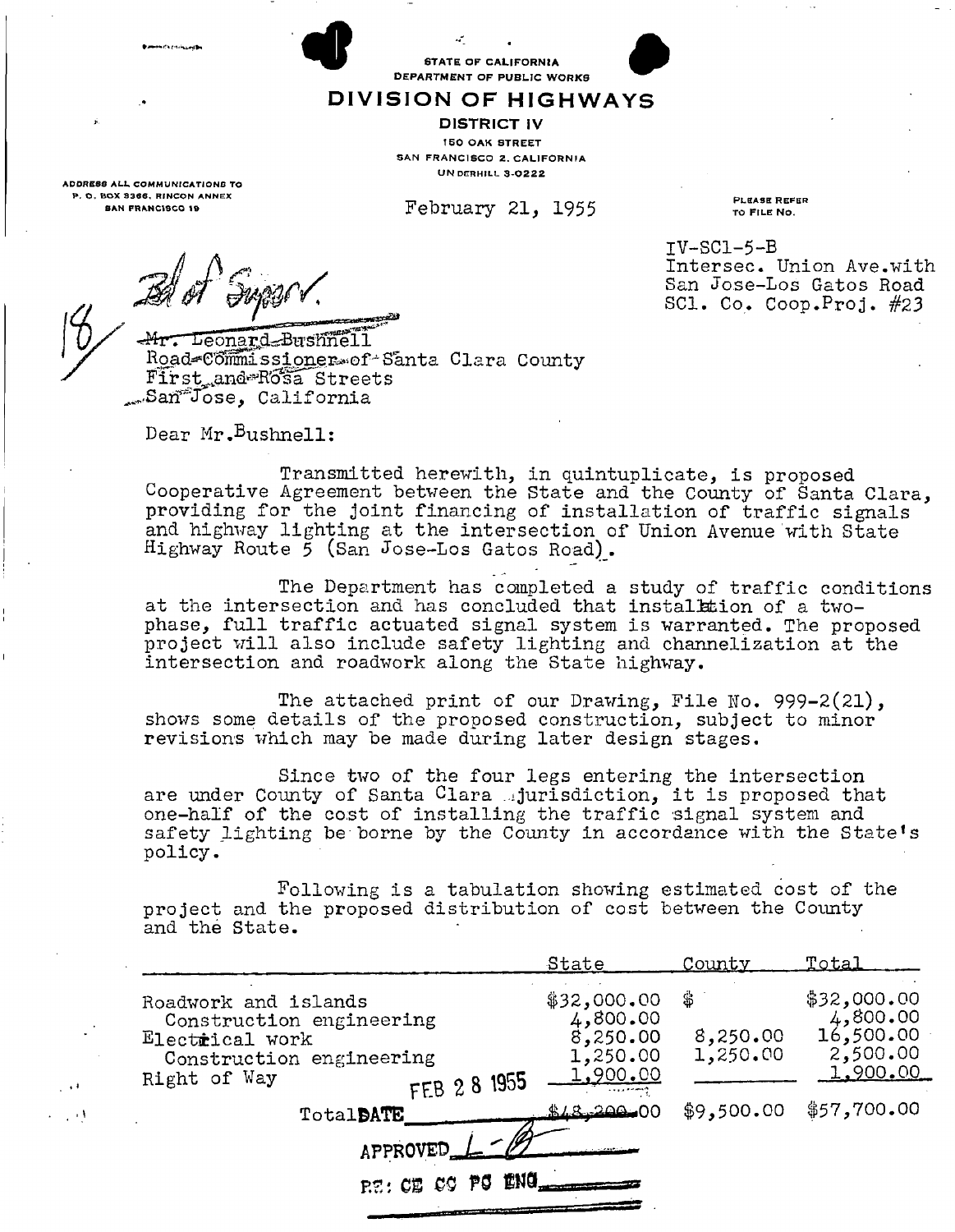



#### **Mr. Leonard Bushnell 2. February 21, 1955**

If the attached proposed Agreement is satisfactory with **the County, please arrange to have four copies .signed by the appropriate County Officials and returned to this office for completion of execution by the State. The fifth copy may be retained for the County's files pending return of a fully executed copy.** 

**Also, please furnish four certified copies of a resolution adopted by the Board of Supervisors, approving the Agreement and authorizing its execution on behalf of the County.** 

<sup>Y</sup>our cooperation in this matter will be appreciated **by the Department.** 

**Very truly yours,** 

**B. W.Booker Assistant State Highway Engineer** 

, *' ^ •^^-^r^fZe^e*—J

**ByF. W. Montell Assistant District Engineer City & County Cooperative Projects**